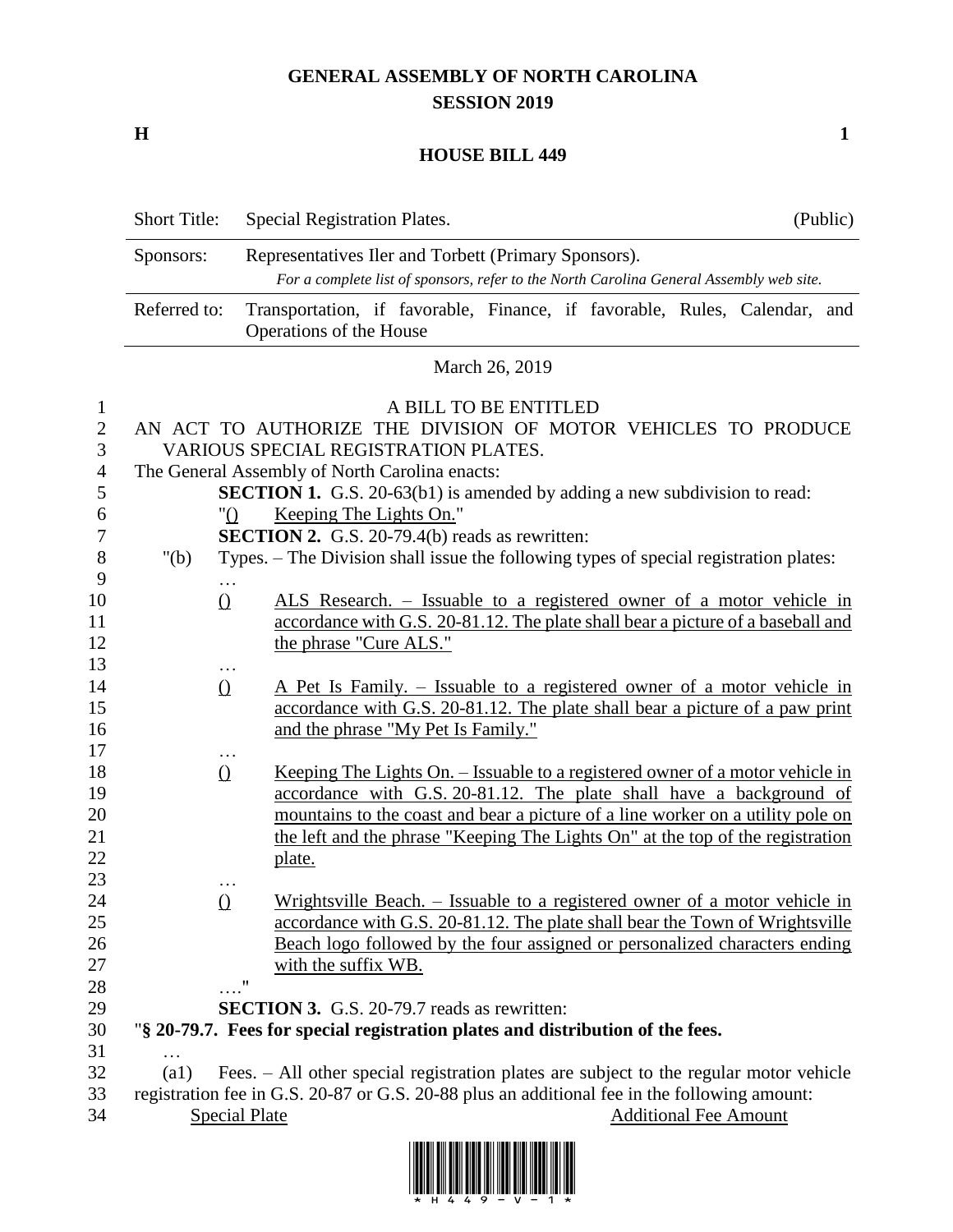| <b>General Assembly Of North Carolina</b>                                                       |             |                      |                      | <b>Session 2019</b> |
|-------------------------------------------------------------------------------------------------|-------------|----------------------|----------------------|---------------------|
| Alpha Phi Alpha Fraternity                                                                      |             | \$30.00              |                      |                     |
| <b>ALS Research</b>                                                                             |             | \$30.00              |                      |                     |
| <b>American Red Cross</b>                                                                       |             | \$30.00              |                      |                     |
|                                                                                                 |             |                      |                      |                     |
| In God We Trust                                                                                 |             | \$30.00              |                      |                     |
| Keeping The Lights On                                                                           |             | \$30.00              |                      |                     |
| <b>Kick Cancer for Kids</b>                                                                     |             | \$30.00              |                      |                     |
| .                                                                                               |             |                      |                      |                     |
| USO of NC                                                                                       |             |                      | Expired July 1, 2016 |                     |
| <b>Wrightsville Beach</b>                                                                       |             | \$20.00              |                      |                     |
| Zeta Phi Beta Sorority                                                                          |             | \$20.00              |                      |                     |
| A Pet Is Family                                                                                 | \$15.00     |                      |                      |                     |
| Carolina Regional Volleyball Association                                                        |             | Expired July 1, 2016 |                      |                     |
|                                                                                                 |             |                      |                      |                     |
| Distribution of Fees. – The Special Registration Plate Account and the Collegiate and<br>(b)    |             |                      |                      |                     |
| Cultural Attraction Plate Account are established within the Highway Fund. The Division must    |             |                      |                      |                     |
| credit the additional fee imposed for the special registration plates listed in subsection (a)  |             |                      |                      |                     |
| subsection (a1) of this section among the Special Registration Plate Account (SRPA), the        |             |                      |                      |                     |
| Collegiate and Cultural Attraction Plate Account (CCAPA), the Clean Water Management Trust      |             |                      |                      |                     |
| Fund (CWMTF), which is established under G.S. 113A-253, and the Parks and Recreation Trust      |             |                      |                      |                     |
| Fund, which is established under G.S. 113-44.15, as follows:                                    |             |                      |                      |                     |
| <b>Special Plate</b>                                                                            | <b>SRPA</b> | <b>CCAPA</b>         | <b>CWMTF</b>         | <b>PRTF</b>         |
|                                                                                                 |             |                      |                      |                     |
| ALS Association, Jim "Catfish"                                                                  |             |                      |                      |                     |
| Hunter Chapter -                                                                                |             |                      |                      |                     |
| Expired July 1, 2016                                                                            |             |                      |                      |                     |
| ALS Research                                                                                    | \$10        | \$20                 | $\underline{0}$      | $\overline{0}$      |
| American Red Cross-                                                                             |             |                      |                      |                     |
| Expired July 1, 2016                                                                            |             |                      |                      |                     |
| <b>Animal Lovers</b>                                                                            | \$10        | \$20                 | $\boldsymbol{0}$     | $\theta$            |
| A Pet Is Family                                                                                 | \$10        | <u>\$5</u>           | $\overline{0}$       | $\overline{0}$      |
| ARC of North Carolina -                                                                         |             |                      |                      |                     |
| Expired July 1, 2016                                                                            |             |                      |                      |                     |
| $\cdots$                                                                                        |             |                      |                      |                     |
| Kappa Alpha Order -                                                                             |             |                      |                      |                     |
| Expired July 1, 2016                                                                            |             |                      |                      |                     |
| <b>Keeping The Lights On</b>                                                                    | \$10        | \$20                 | $\frac{0}{0}$        |                     |
| <b>Kick Cancer for Kids</b>                                                                     | \$10        | \$20                 |                      | $\frac{0}{0}$       |
| .                                                                                               |             |                      |                      |                     |
| <b>Wildlife Resources</b>                                                                       | \$10        | \$20                 | $\overline{0}$       | $\boldsymbol{0}$    |
| Wrightsville Beach                                                                              | \$10        | \$10                 | $\underline{0}$      | $\underline{0}$     |
| $YMCA -$                                                                                        |             |                      |                      |                     |
| Expired July 1, 2016                                                                            |             |                      |                      |                     |
| $\ldots$ "                                                                                      |             |                      |                      |                     |
| <b>SECTION 4.</b> G.S. 20-81.12 is amended by adding the following new subsections to           |             |                      |                      |                     |
| read:                                                                                           |             |                      |                      |                     |
| "() ALS Research. – The Division shall transfer quarterly the money in the Collegiate and       |             |                      |                      |                     |
| Cultural Attraction Plate Account derived from the sale of ALS Research plates to The ALS       |             |                      |                      |                     |
| Association of North Carolina Chapter to support ALS research.                                  |             |                      |                      |                     |
| () A Pet Is Family. – The Division shall transfer quarterly the money in the Collegiate and     |             |                      |                      |                     |
| Cultural Attraction Plate Account derived from the sale of A Pet Is Family plates to The Sergei |             |                      |                      |                     |
|                                                                                                 |             |                      |                      |                     |